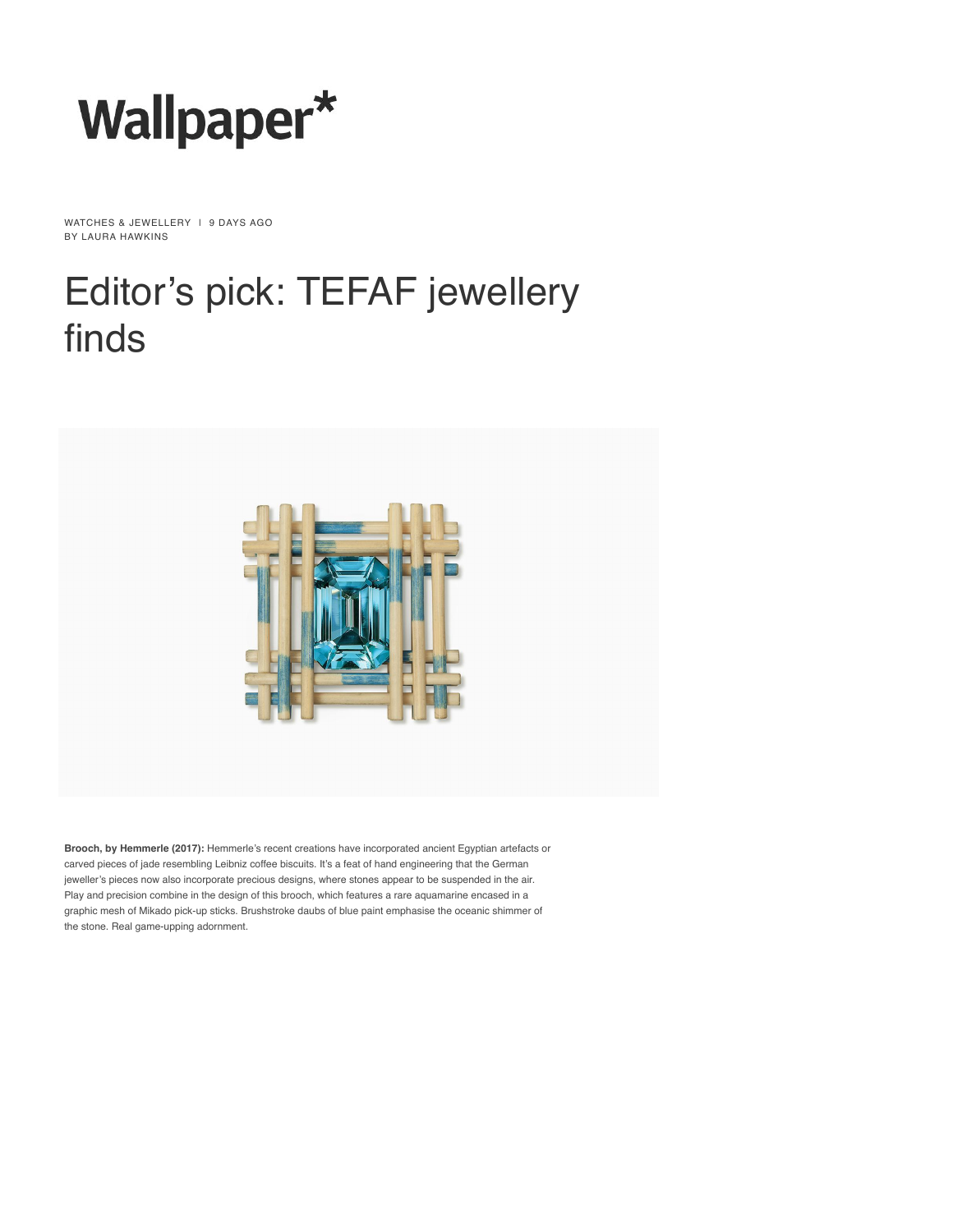

**Sea Shell Earrings, by Emmanuel Tarpin (2018), at [Siegelson:](http://www.siegelson.com/)** The Paris-based jeweller launched his eponymous line two years ago, but his background in sculpture is evident in skilled manipulation of aluminium into naturalistic forms. These matt-black aluminium earrings evoke the spiral form of a conch shell. The industrial nature of the material is offset using graduated diamonds, which delicately map their outer form.



**Gold cuff, by Sonwai (1991), at Hancocks:** Arizona-born Native American jeweller Verma Nequatewa worked with her uncle, the renowned jeweller Charles Loloma, from the 1960s to the 1980s, before establishing her own jewellery house. Puzzle cut mosaic details are idiosyncratic of Sonwai, and this gold cuff is inlaid with a striking tessellation of coral, opal, lapis lazuli, sugilite, and spiny oyster. The two latter materials adhere to Native American decoarative tradition.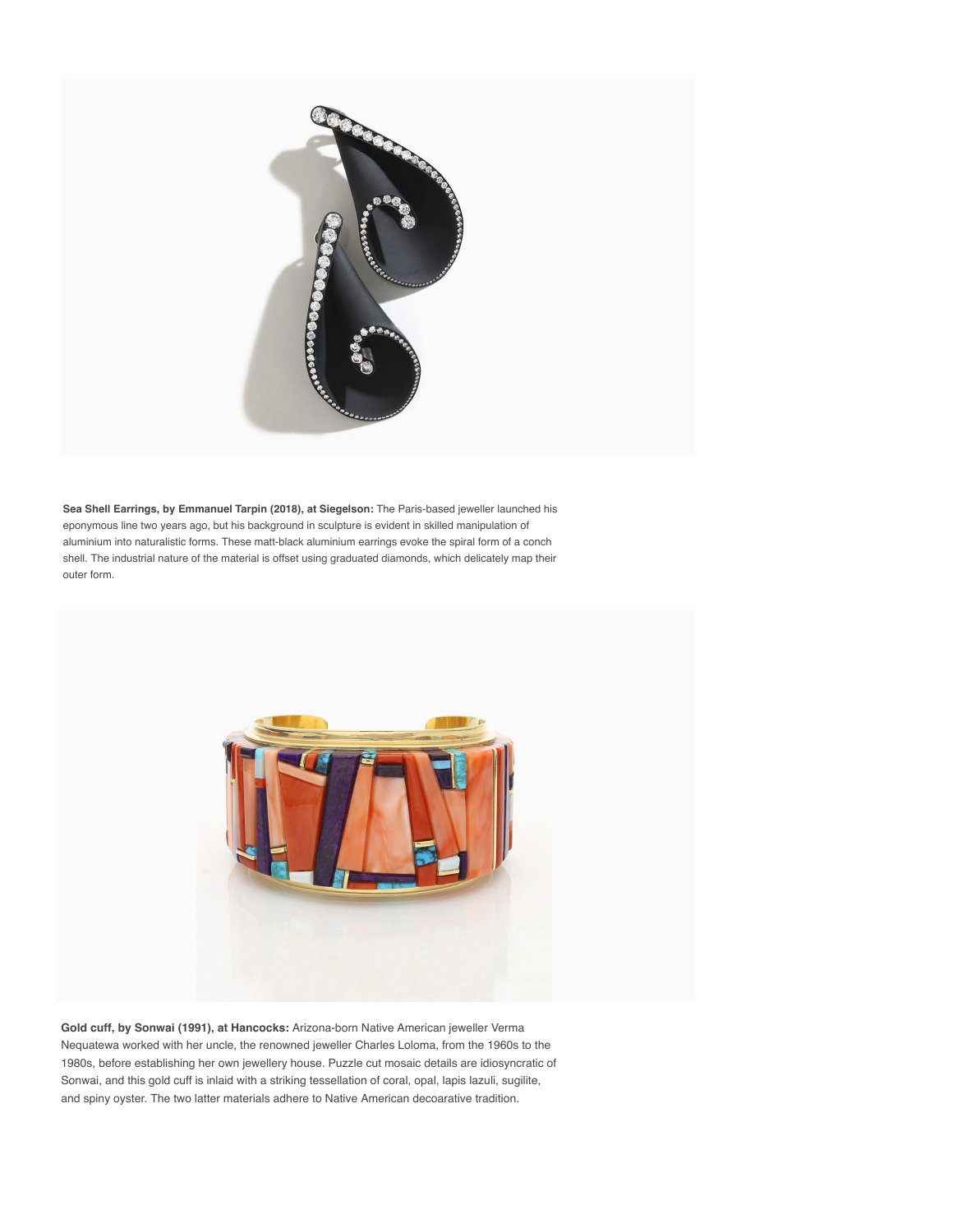

**Ear pendants by Sabba (2018), at [FD Gallery](https://fd-gallery.com/)**: Jeweller Alessandro Sabbatini founded Sabba six years ago, and incredible lightness is characteristic of his aesthetic. These ovoid earrings are formed from curved fronds of titanium, with emeralds deftly set along their edges. When hanging from the ear, the gemstones appear to float in the air, next to a vertical row of diamonds.



**Black Label Masterpiece XXI Ribbon Brooch, by Cindy Chao (2018):** The thousands of closeset tiny rubies set onto this ribbon of undulating titanium beautifully highlight Chao's distinct aesthetic of texture and lightness. Her designs evoke delicate feathers or unfurling flowers glistening with water droplets. This brooch resembles a lightweight piece of fabric, with contours that appear like folds of silk or chiffon. Each gemstone setting is anodized, allowing for rich violet folds, anchored by a 76.91 brilliant-cut diamond.